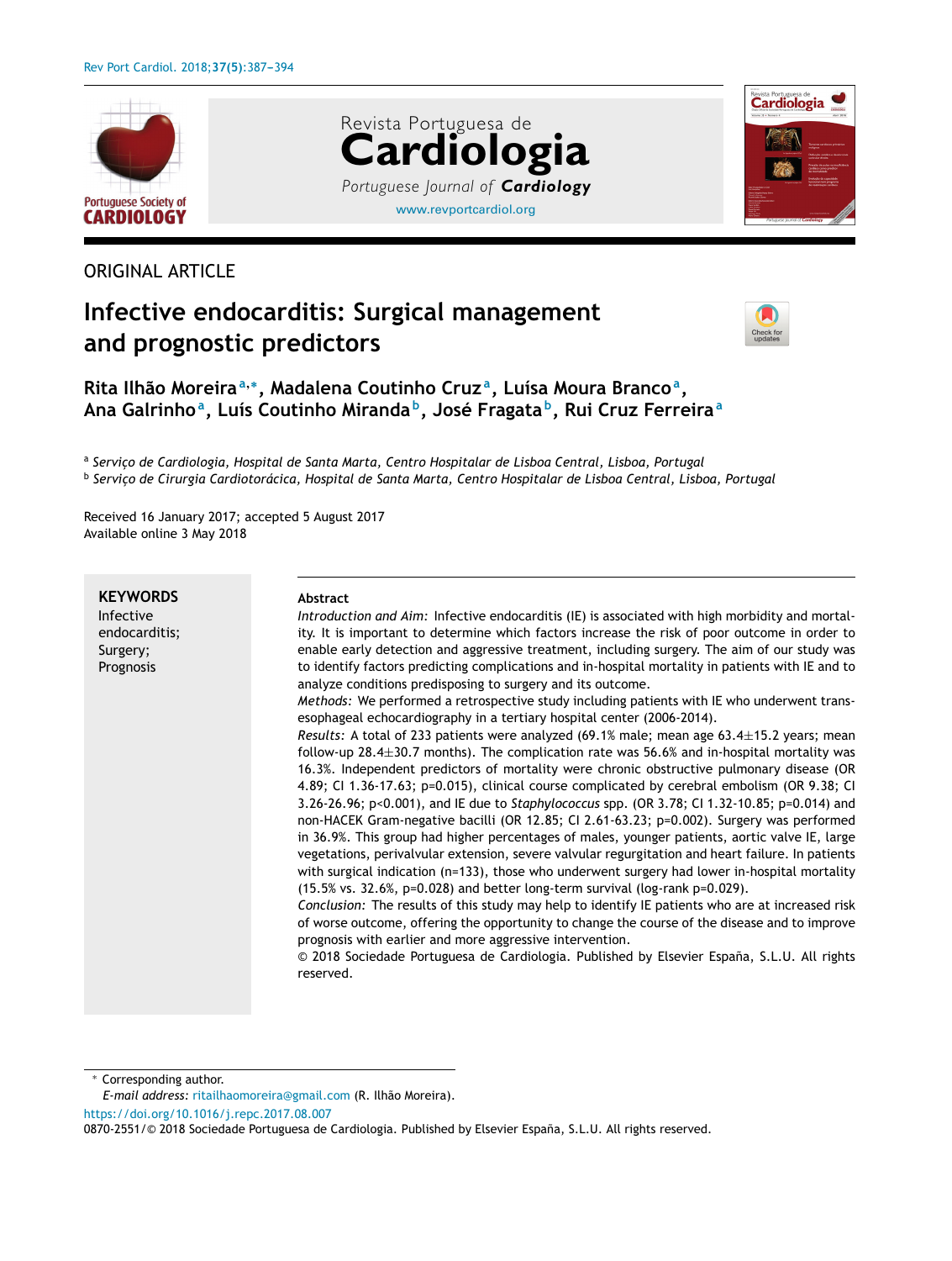# **PALAVRAS-CHAVE** Endocardite infeciosa; Cirurgia; Prognóstico

#### **Endocardite infeciosa: tratamento cirúrgico e preditores prognósticos**

#### **Resumo**

*Introduc¸ão e objetivo:* A endocardite infeciosa (EI) está a associada a elevada morbimortalidade. Torna-se importante definir os fatores que aumentam o risco de um desfecho desfavorável de modo a tratar de uma forma precoce e agressiva, incluindo tratamento cirúrgico. O objetivo deste estudo foi identificar fatores preditivos de complicações e mortalidade intra-hospitalar em doentes com EI e analisar as condições predisponentes para cirurgia e o seu resultado.

*Métodos:* Estudo retrospetivo que incluiu doentes com EI que fizeram ecocardiograma transesofágico num centro hospitalar terciário (2006-2014).

*Resultados:* Foram avaliados 233 pacientes (69,1% homens; idade média 63,4±15,2 anos; *follow-up* médio 28,4±30,7 meses). A taxa de complicações foi 56,6% e mortalidade intra-hospitalar 16,3%. Preditores independentes de mortalidade foram doenca pulmonar obstrutiva crónica (OR 4,89; CI 1,36-17,63; p=0,015), embolia cerebral (OR 9,38; CI 3,26-26,96; p<0,001) e EI por *Staphylococcus* spp. (OR 3,78; CI 1,32-10,85; p=0,014) e bacilos Gramnegativos não HACEK (OR 12,85; CI 2,61-63,23; p=0,002). Fez-se cirurgia em 36,9%. Esse grupo apresentava maior percentagem de homens, jovens, EI da válvula aórtica, vegetações grandes, extensão perivalvular, regurgitação valvular grave e insuficiência cardíaca. No subgrupo de doentes com indicação cirúrgica (133), aqueles submetidos a cirurgia tiveram uma mortalidade intra-hospitalar menor (15,5% *versus* 32,6%, p=0,028) e melhor sobrevida em longo prazo (*logrank* p=0,029).

*Conclusão:* Os resultados deste estudo podem ajudar a identificar doentes com EI que apresentam maior risco de um desfecho desfavorável, permitem alterar o curso da doença e melhorar o prognóstico através de uma intervenção mais precoce e agressiva.

© 2018 Sociedade Portuguesa de Cardiologia. Publicado por Elsevier España, S.L.U. Todos os direitos reservados.

# **Introduction**

The challenges associated with infective endocarditis (IE) are greater than ever. The patients affected are older and sicker than in the past, and often have many comorbidities.<sup>[1](#page-6-0)</sup>

The role of surgery in active IE has expanded progressively, and nowadays almost half of patients with IE undergo surgery. $2$  There are three main indications: valve dysfunction leading to heart failure, uncontrolled infection, and for prevention of embolism.

Despite improvements in management, IE is still associated with high mortality and severe complications. Prognosis is influenced by many factors and early identification of high-risk patients may change the course of the disease and improve outcome.

The aim of this study was to identify factors predicting in-hospital mortality and complications and to analyze conditions predisposing to surgical therapy and its outcome in a single tertiary hospital with facilities for surgical therapy.

## **Methods**

#### **Study population**

All patients who underwent transesophageal echocardiography in a tertiary hospital center with cardiac surgery facilities due to suspicion of IE and diagnosed with IE between 2006 and 2014 were recorded in a uniform database.

The study included cases from our hospital, as well as from community and referral hospitals.

### **Criteria and definitions**

Patients were included if they met criteria for definite or possible IE (if considered and treated as endocarditis) by the modified Duke criteria. $3$  Patients with cardiac devicerelated IE were excluded.

In-hospital mortality was defined as all in-hospital deaths, including patients transferred to other acute care facilities.

The complications analyzed were heart failure, perivalvular extension, and cerebral and peripheral embolism. Perivalvular extension was defined by the presence of abscesses, pseudoaneurysms or fistulae.

Regarding timing, prosthetic valve endocarditis was defined as early if it occurred within 12 months of previous surgery. Surgical therapy was defined as early if the intervention was performed within seven days of diagnosis, and late if performed thereafter.

Indications for surgery were in accordance with the current European Society of Cardiology guidelines.[4](#page-6-0) Follow-up data were obtained by review of medical records, outpatient clinical visits, and telephone contact.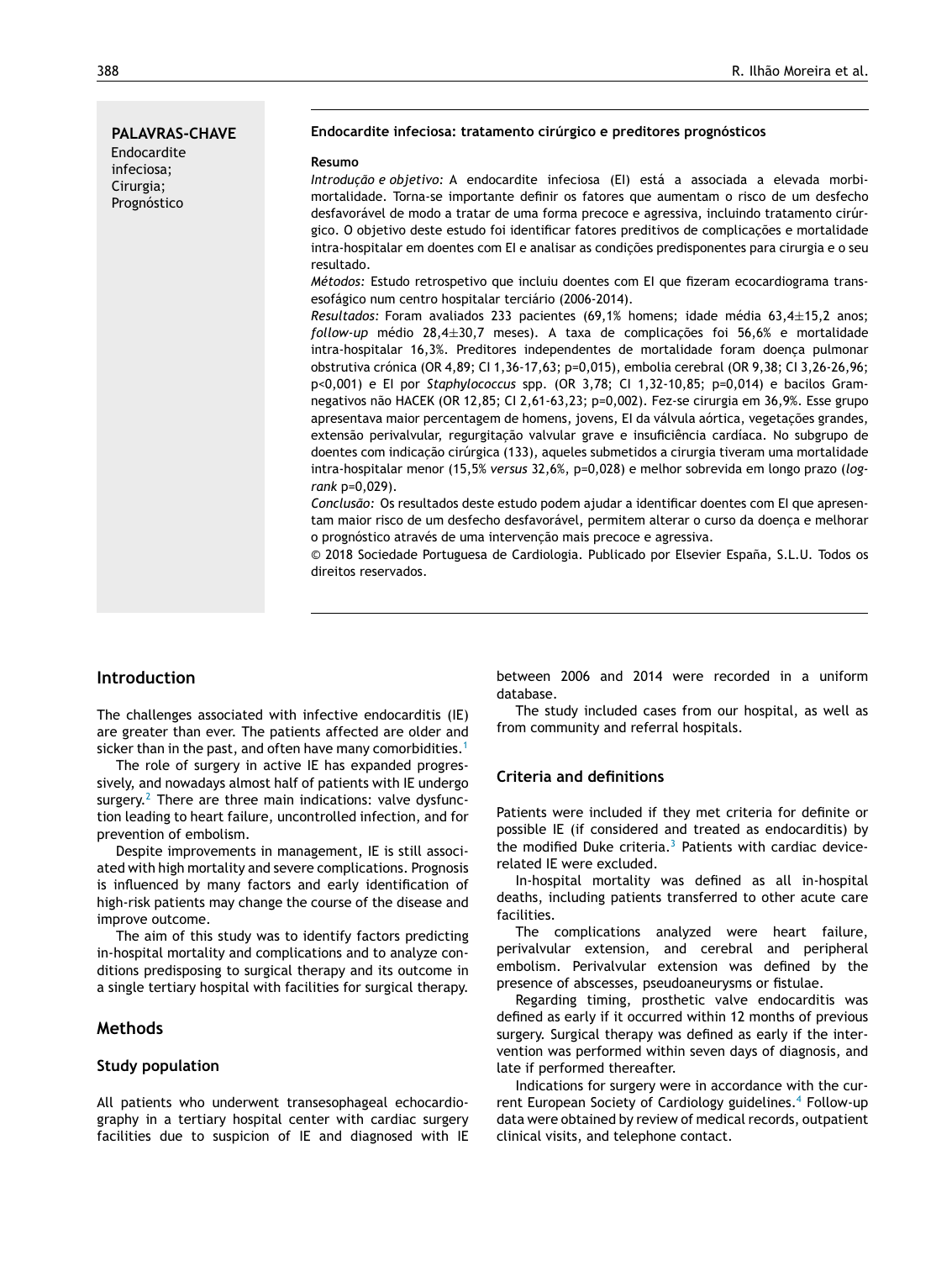Ethical and hospital permissions were obtained from the appropriate local authorities.

#### **Statistical analysis**

Descriptive results are expressed as means  $\pm$  standard deviation or medians (interquartile range). Categorical variables are expressed as absolute numbers and proportions. Inferential statistics using parametric or nonparametric tests were used as appropriate for the type of data. The chi-square test or Fisher's exact test were used to analyze all categorical variables. The Student's t test was used to analyze continuous variables with a normal distribution.

Statistical significance was established at a two-tailed level of <5%. Factors associated with mortality on univariate analysis were entered into a multivariate stepwise logistic regression model. The cumulative mortality rate was calculated using the Kaplan-Meier method. All analyses were performed with SPSS for Windows, version 22.0 (IBM SPSS, Inc., Chicago, IL, USA).

## **Results**

In total, 233 patients were diagnosed with IE during the study period, of whom 108 (46.4%) cases were considered as definite and 125 (53.6%) as possible IE according to the modified Duke criteria. The mean age was  $63.4 \pm 15.2$  years (range: 13-89) and 161 were male.

Baseline characteristics, comorbidities, echocardiographic findings and isolated microorganisms are shown in Table 1. A substantial proportion of the population were affected by comorbidities, the most frequent being chronic heart failure and diabetes (32.2% and 26.1%, respectively), while the most common predisposing condition was the presence of a prosthetic valve, with 22.7% being considered early prosthetic valve IE.

The aortic valve was most often affected, in 55.7% of cases, followed by the mitral valve, with 7.7% of patients having both aortic and mitral valve involvement. Though right-sided IE was more frequent in intravenous drug users (p=0.017), left-sided IE was still more prevalent in this group (77.8% vs. 22.2%). All patients underwent transthoracic and transesophageal echocardiography and more than 90% had evidence of vegetations, which were larger than 10 mm in 48.5%. Abscess was the most common paravalvular complication, followed by pseudoaneurysm and fistula. Regarding isolated microorganisms, *Staphylococcus* spp. was the most frequent etiological agent (27.9%), followed by *Streptococcus* spp. Blood culture-negative IE was present in more than a third of the patients.

#### **Mortality and complications**

Thirty-eight patients died during hospital stay (16.3%) and 30-day mortality was 22.7%. The results of univariate and multivariate analysis for in-hospital and 30-day mortality are presented in [Table](#page-3-0) 2 and Supplementary Table 1 (Appendix). In multivariate analysis, independent predictors of in-hospital mortality were chronic obstructive pulmonary disease (COPD), clinical course complicated by cerebral **Table 1** Baseline clinical characteristics of the patients  $(n=233)$ .

| Mean age, years                   | $63.4 + 15.2$ |
|-----------------------------------|---------------|
| Male gender                       | 161 (69.1%)   |
| Comorbidities, n (%)              |               |
| <b>Diabetes</b>                   | 61(26.1%)     |
| Chronic renal failure             | 37 (15.8%)    |
| COPD                              | 22 (9.4%)     |
| Chronic hepatic failure           | 15(6.4%)      |
| Chronic heart failure             | 75 (32.2%)    |
| Anemia                            | 50 (21.4%)    |
| Colon cancer                      | 17(7.3%)      |
| <b>HIV positive</b>               | 6(2.6%)       |
| Congenital cardiomyopathy         | 15(6.4%)      |
| Previous native valvulopathy      | 39 (16.7%)    |
| Previous IE                       | 25 (10.7%)    |
| IV drug user                      | 18(7.7%)      |
| Prosthetic valve IE               | 92 (39.4%)    |
| Affected valve, n (%)             |               |
| Aortic                            | 130 (55.7%)   |
| Mitral                            | 89 (38.2%)    |
| Tricuspid                         | 18 (7.7%)     |
| Pulmonary                         | $2(0.8\%)$    |
| Echocardiographic findings, n (%) |               |
| Vegetation >10 mm                 | 113 (48.5%)   |
| <b>Abscess</b>                    | 30 (12.9%)    |
| Pseudoaneurysm                    | $16(6.9\%)$   |
| Fistula                           | 4(1.7%)       |
| Severe valvular regurgitation     | 50 (21.5%)    |
| Isolated microorganisms, n (%)    |               |
| Staphylococcus spp.               | 65 (27.9%)    |
| Streptococcus spp.                | 38 (16.3%)    |
| Non-HACEK Gram negative           | $14(6.0\%)$   |
| Negative                          | 85 (36.4%)    |

COPD: chronic obstructive pulmonary disease; HIV: human immunodeficiency virus; IE: infective endocarditis; IV: intravenous.

embolism and IE due to *Staphylococcus* spp. and non-HACEK Gram-negative bacilli, the latter being the strongest predictor.

Overall, the complication rate was 56.6% and the most frequent complications were (in descending order): heart failure (37.3%); perivalvular extension (25.8%); cerebral embolism (23.2%); and peripheral embolism (13.0%). In multivariate analysis, the variables significantly associated with each complication were: for heart failure, previous history of COPD (odds ratio [OR] 3.86; confidence interval [CI] 1.16- 12.81; p=0.028) and presence of valvular regurgitation (OR 2.74; CI 1.26-5.96; p=0.011); for perivalvular extension, IE affecting the aortic valve (OR 6.63; CI 2.34-18.76; p<0.001) and prosthetic valve endocarditis (OR 2.83; IC 1.21-6.61; p=0.016); for cerebral embolism, IE affecting the mitral valve (OR 2.38; IC 1.12-5.04; p=0.024); and for peripheral embolism, *Staphylococcus* spp. (OR 3.22; CI 1.21-8.59; p=0.019) and age under 65 years (OR 3.34; CI 1.25-8.94; p=0.017).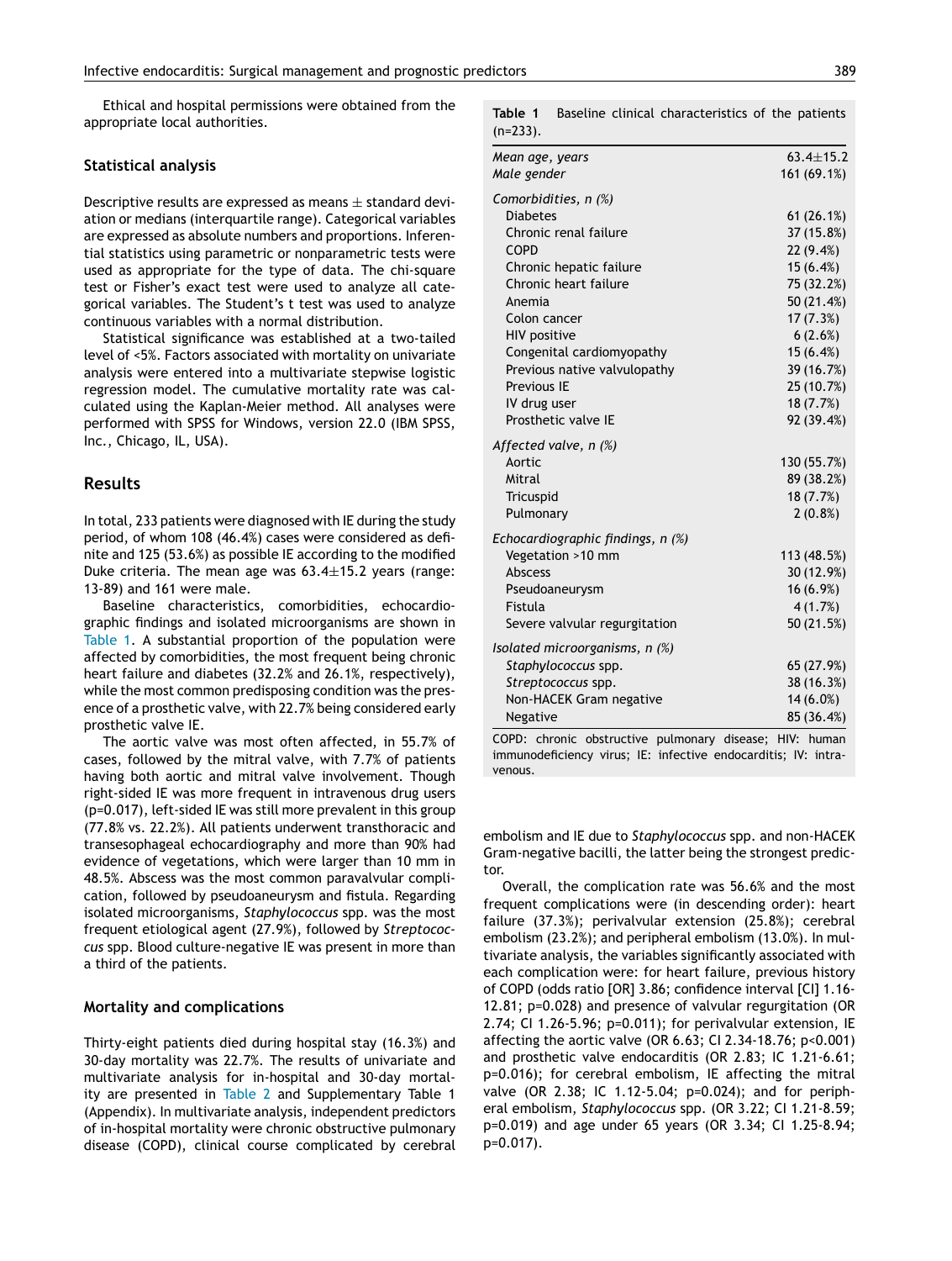| Variable                 | In-hospital mortality  |         |                       |         |
|--------------------------|------------------------|---------|-----------------------|---------|
|                          | Univariate analysis    |         | Multivariate analysis |         |
|                          | OR (CI)                | p       | OR (CI)               | p       |
| Age                      | 1.003 (0.980-1.025)    | 0.826   |                       |         |
| Male gender              | 1.199 (0.574-2.504)    | 0.630   |                       |         |
| Comorbidities            |                        |         |                       |         |
| <b>Diabetes</b>          | 0.804 (0.342-1.890     | 0.617   |                       |         |
| Chronic renal failure    | 2.077 (0.875-4.929)    | 0.097   |                       |         |
| COPD                     | 3.852 (1.460-0.160)    | 0.006   | 4.876 (1.354-17.561)  | 0.002   |
| Chronic hepatic failure  | $0.859(0.184 - 4.016)$ | 0.846   |                       |         |
| Chronic heart failure    | 1.996 (0.955-4.172)    | 0.066   |                       |         |
| Colon cancer             | 2.522 (0.819-7.762)    | 0.107   |                       |         |
| HIV positive             | 1.309 (0.142-2.072)    | 0.812   |                       |         |
| Previous valvulopathy    | 2.836 (1.202-6.693)    | 0.017   | 2.401 (0.773-7.459)   | 0.132   |
| IV drug user             | $0.940(0.198 - 4.456)$ | 0.938   |                       |         |
| Prosthetic IE            | 1.746 (0.868-3.516)    | 0.118   |                       |         |
| Vegetation >10 mm        | 1.523 (0.660-3.516)    | 0.324   |                       |         |
| Isolated microorganisms  |                        |         |                       |         |
| Staphylococcus spp.      | 3.046 (1.436-6.460)    | 0.004   | 3.760 (1.310-10.797)  | 0.014   |
| Streptococcus spp.       | $0.121(0.016 - 0.918)$ | 0.041   |                       |         |
| Enterococcus spp.        | 1.325 (0.412-4.262)    | 0.637   |                       |         |
| Non-HACEK Gram negative  | 3.990 (1.185-3.431)    | 0.025   | 12.759 (2.592-62.806) | 0.002   |
| Fungi                    | 4.941 (0.302-0.948)    | 0.263   |                       |         |
| Negative                 | $0.315(0.124-0.802)$   | 0.150   |                       |         |
| Complications            |                        |         |                       |         |
| Heart failure            | 1.714 (0.771-3.811)    | 0.186   |                       |         |
| Perivalvular extension   | 2.078 (0.925-4.664)    | 0.076   |                       |         |
| Cerebral embolism        | 4.898 (2.125-1.292)    | < 0.001 | 9.321 (3.241-26.808)  | < 0.001 |
| Peripheral embolism      | 1.986 (0.713-5.529)    | 0.189   |                       |         |
| Therapy                  |                        |         |                       |         |
| Surgery (vs. no surgery) | $0.938(0.450-1.958)$   | 0.865   |                       |         |
| Early surgery (vs. late) | 2.343 (0.694-7.906)    | 0.170   |                       |         |

<span id="page-3-0"></span>**Table 2** Univariate and multivariate analysis of in-hospital mortality.

CI: confidence interval; COPD: chronic obstructive pulmonary disease; HIV: human immunodeficiency virus; IE: infective endocarditis; OR: odds ratio; IV: intravenous.

#### **Surgical management of infective endocarditis**

Valve surgery was performed in 86 patients (36.9%), early in 44.2% of cases (Figure 1). The main indications for surgery were heart failure (50.0%) and uncontrolled infection (46.8%), followed by prevention of embolism (15.6%).

Comparing patients who underwent surgical treatment with those who received only medical therapy [\(Table](#page-4-0) 3), the former were more likely to be male, younger and intravenous drug users. Aortic valve IE was more frequent in the surgical group, but there were no differences regarding prosthetic valve endocarditis. Surgical therapy was associated with the presence of perivalvular abscesses, vegetations >10 mm and severe valvular regurgitation. Heart failure and perivalvular extension were more common in the surgical group, without difference in embolic complications.

When the overall cohort was analyzed, surgery was not associated with decreased in-hospital mortality (15.5% in the surgical group vs. 16.3% in the medical group, p=0.865).



**Figure 1** Flowchart of the destination therapy of the patients.

However, considering only the subgroup of patients with surgical indication according to the guidelines (133 patients),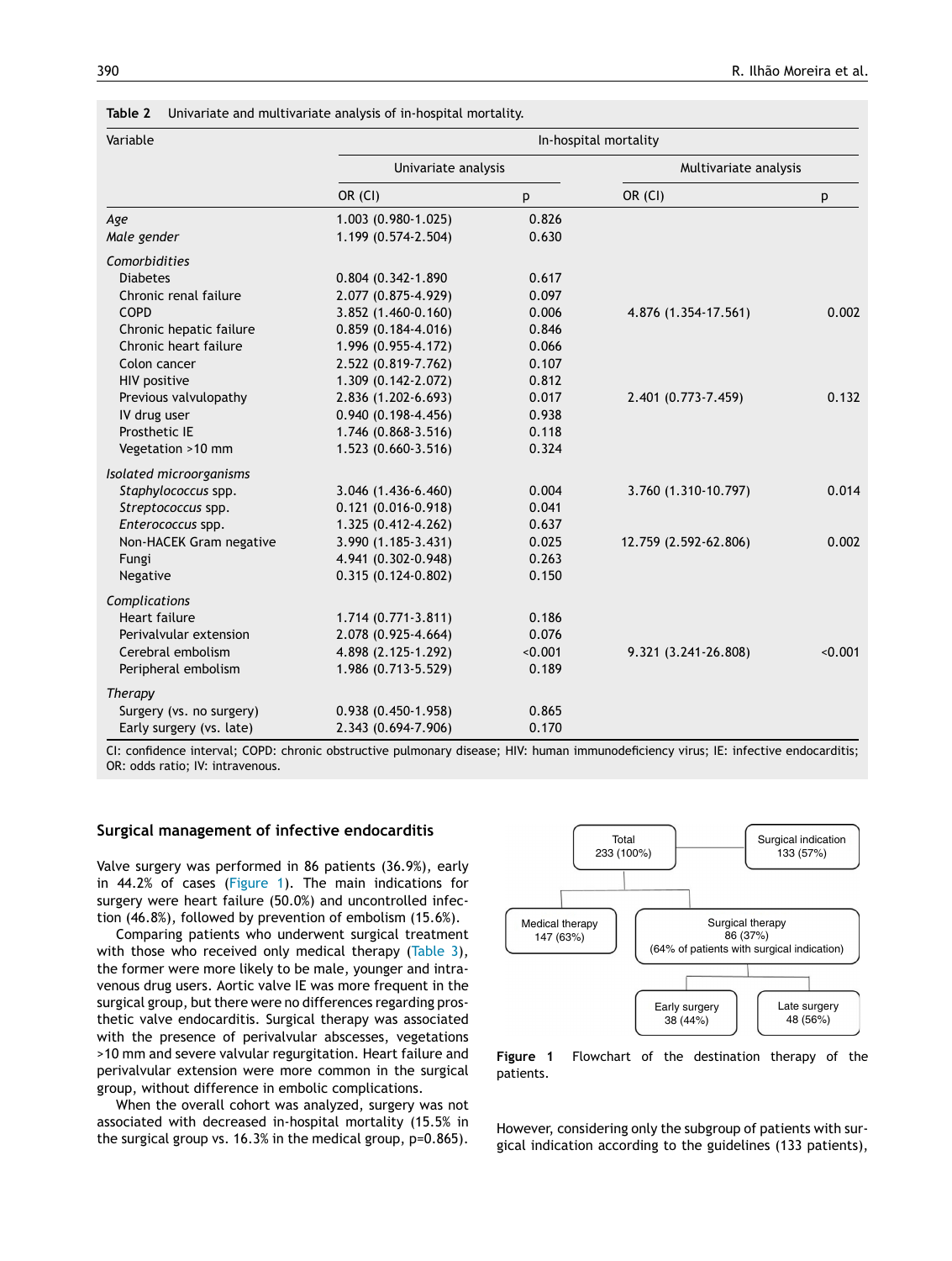<span id="page-4-0"></span>

| Variable                      | Surgery (n=86)  | No surgery (n=147) | p       |
|-------------------------------|-----------------|--------------------|---------|
| Mean age, years               | $59.4 \pm 15.3$ | $65.4 \pm 15.1$    | 0.001   |
| Male gender                   | 78.2%           | 64.4%              | 0.027   |
| Comorbidities                 |                 |                    |         |
| <b>Diabetes</b>               | 25.6%           | 26.9%              | 0.833   |
| Chronic renal failure         | 11.6%           | 19.4%              | 0.128   |
| COPD                          | 12.8%           | 7.5%               | 0.189   |
| Chronic hepatic failure       | 1.2%            | 9.7%               | 0.011   |
| Chronic heart failure         | 38.4%           | 28.4%              | 0.121   |
| Anemia                        | 18.6%           | 23.1%              | 0.424   |
| Colon cancer                  | 3.4%            | 9.6%               | 0.082   |
| <b>HIV positive</b>           | 2.3%            | 3.0%               | 0.769   |
| Congenital cardiomyopathy     | 8.0%            | 5.5%               | 0.440   |
| Previous native valvulopathy  | 21.7%           | 13.4%              | 0.112   |
| Previous IE                   | 10.4%           | 11.3%              | 0.842   |
| IV drug user                  | 14.1%           | 3.6%               | 0.010   |
| Prosthetic valve IE           | 42.5%           | 37.6%              | 0.453   |
| Affected valve                |                 |                    |         |
| Aortic                        | 64.4%           | 51.0%              | 0.046   |
| Mitral                        | 31.0%           | 42.3%              | 0.086   |
| Tricuspid                     | 9.2%            | 6.7%               | 0.488   |
| Pulmonary                     | 1.1%            | 0.7%               | 0.699   |
| Echocardiographic findings    |                 |                    |         |
| Vegetation >10 mm             | 62.3%           | 40.7%              | 0.004   |
| Abscess                       | 19.5%           | 9.4%               | 0.026   |
| Severe valvular regurgitation | 44.4%           | 7.9%               | < 0.001 |
| Isolated microorganisms       |                 |                    |         |
| Staphylococcus spp.           | 32.5%           | 24.6%              | 0.217   |
| Streptococcus spp.            | 15.0%           | 17.5%              | 0.643   |
| Non-HACEK Gram negative       | 7.5%            | 4.8%               | 0.413   |
| Negative                      | 32.9%           | 39.2%              | 0.364   |
| Complications                 |                 |                    |         |
| <b>Heart failure</b>          | 60.8%           | 22.1%              | < 0.001 |
| Perivalvular extension        | 39.2%           | 18.0%              | 0.001   |
| Cerebral embolism             | 20.8%           | 23.7%              | 0.651   |
| Peripheral embolism           | 11.3%           | 15.0%              | 0.586   |

COPD: chronic obstructive pulmonary disease; HIV: human immunodeficiency virus; IE: infective endocarditis; IV: intravenous.

surgical treatment was associated with a significant reduction in in-hospital mortality (15.5% vs. 32.6%, p=0.028).

The mean follow-up was  $28.4 \pm 30.7$  months and was achieved in 95.3% of the population. Seventy patients died during the follow-up period, with one-year mortality of 33.0% and five-year mortality of 42.9%.

There were no differences between the groups regarding all-cause mortality in the overall cohort (log-rank p=0.241) ([Figure](#page-5-0) 2A). In patients with surgical indication, surgical treatment continued to have a beneficial effect, with better long-term survival (log-rank p=0.029) [\(Figure](#page-5-0) 2B).

Regarding timing of the procedure, early surgery was not associated with increased mortality compared with later surgery (OR 2.34, CI 0.69-7.91, p=0.176).

#### **Discussion**

The findings of the present study can be summarized as follows: (i) in-hospital mortality from IE was >15% and more than half of the patients had a complicated clinical course; (ii) COPD, cerebral embolism and IE due to *Staphylococcus* spp. and non-HACEK Gram-negative bacilli were independent predictors of worse in-hospital outcomes; and (iii) surgery was associated with lower in-hospital and longterm mortality in patients with surgical indication.

The characteristics of our population were similar to those described in other studies, including those in Por-tuguese cohorts.<sup>[5](#page-6-0)</sup> In our study the patients' mean age was 63.4 years, older than that of initial endocarditis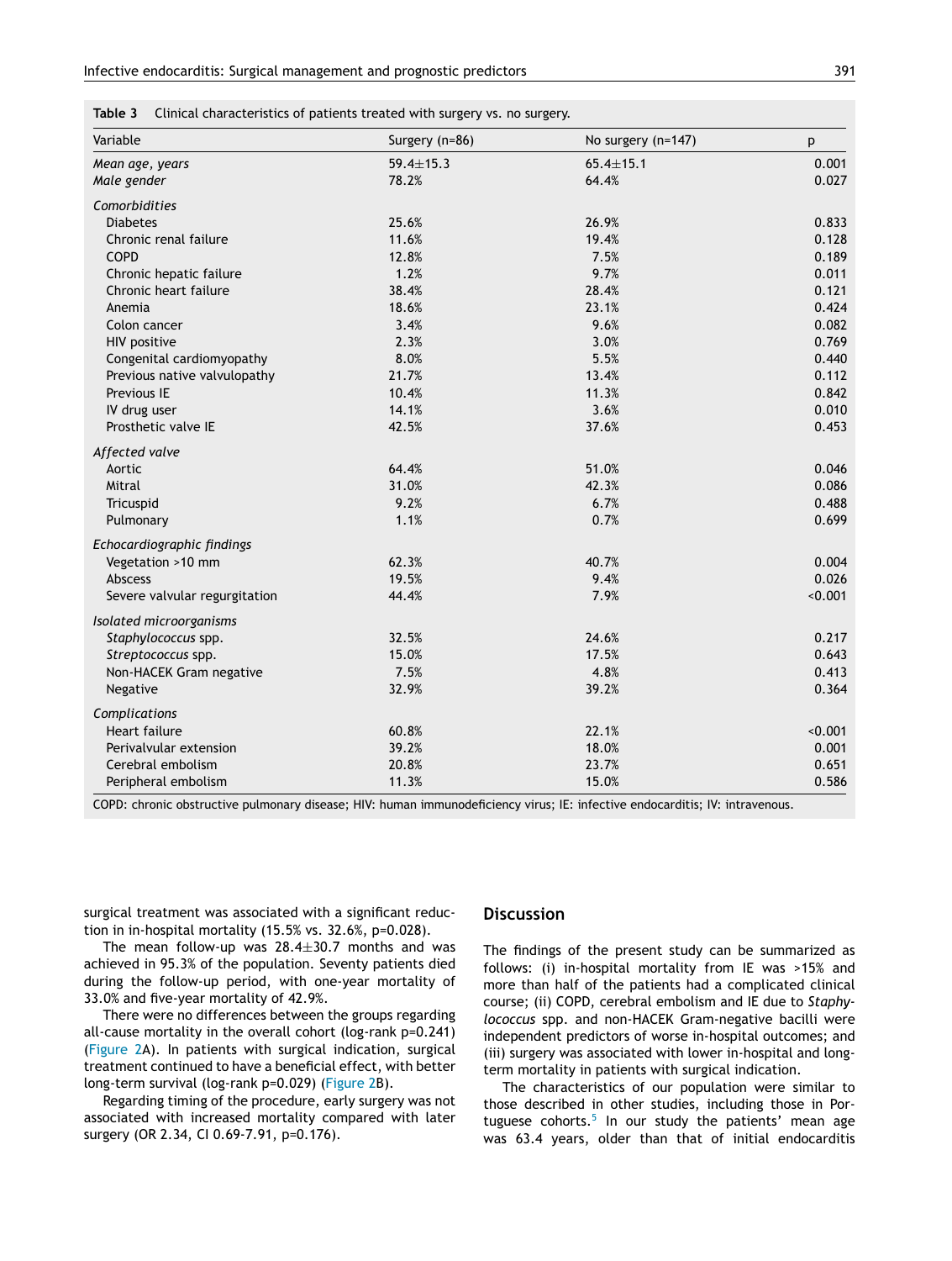<span id="page-5-0"></span>

**Figure 2** Kaplan-Meier estimate of all-cause mortality. (A) In the overall cohort, the probability of all-cause mortality did not differ significantly between patients who underwent surgery and those treated with medical therapy only; (B) in patients with surgical indication, surgical treatment led to better long-term survival.

descriptions, $6$  but in agreement with more recent series.<sup>[1](#page-6-0)</sup> Overall, the most commonly observed comorbidities in our cohort were chronic heart failure and diabetes (32.2% and 26.1%, respectively). In a large multinational observational study, diabetes was the main underlying condition ([1](#page-6-0)6.2%).<sup>1</sup> The higher prevalence of comorbidities observed in our study, including chronic heart failure, could be due to the fact that some patients had been referred to our surgical hospital, and so the percentage of sicker patients may be overestimated.

In agreement with recent studies,  $1,7,8$  there was a predominance of *Staphylococcus* spp. over *Streptococcus* spp., which used to be the most prevalent pathogen. $6$  The higher incidence of culture-negative endocarditis could be explained by frequent previous antibiotic administration due to the suspicion of other localized infections, although IE due to fastidious and intracellular microorganisms may also have contributed to this finding.<sup>[9](#page-6-0)</sup>

The reported in-hospital mortality of patients with IE varies from 12% to 30%. $1,10-12$  In our study, in-hospital mortality of 16.3% was observed, suggesting that our population is similar to other registries.

Prognosis in IE is influenced by four main factors: patient characteristics, the presence or absence of cardiac and non-cardiac complications, the infecting organism and the echocardiographic findings.[4](#page-6-0) Multivariate analysis in our study identified COPD, *Staphylococcus* spp., non-HACEK Gram-negative bacilli and cerebral embolism as independent predictors of in-hospital mortality. Of these four factors, non-HACEK Gram-negative bacilli had the highest odds ratio. Other studies have confirmed the association of these factors with worse prognosis.<sup>[1,13,14](#page-6-0)</sup> A possible explanation for the dismal prognosis associated with non-HACEK Gram-negative bacilli endocarditis could that these microor-ganisms are healthcare-related agents.<sup>[15](#page-7-0)</sup> Increasing age,<sup>[16](#page-7-0)</sup> diabetes,<sup>[17](#page-7-0)</sup> prosthetic valve involvement,<sup>[18](#page-7-0)</sup> heart failure and paravalvular complications<sup>[13](#page-7-0)</sup> have been identified in other studies as risk factors for higher mortality.

In our study, clinical course was complicated in more than half of the patients. Heart failure is the most frequent complication of  $IE^{19,20}$  $IE^{19,20}$  $IE^{19,20}$  and is associated with severe acute valvular regurgitation,<sup>[19](#page-7-0)</sup> which was also observed in our study. Uncontrolled infection, the next most likely reason for surgical intervention,  $20-22$  is frequently due to perivalvular extension, which is more common in aortic valve and prosthetic valve endocarditis, $22$  as also demonstrated in our study.

Embolic events are a life-threatening complication. Predictors of cerebral embolism have been identified in previous studies and include size and mobility of vegetations, causal microorganism and the affected valve. $23-25$  Our study identified mitral valve IE as an independent predictor of embolism. Large vegetations on the mitral valve are usually associated with a higher incidence of embolism, $25$  and this is probably the reason for our finding. Regarding peripheral embolism, older patients in the present study had lower rates of peripheral embolism, as reported previously,  $16$  possibly simply due to being underdiagnosed because of mild clinical signs and symptoms.

Surgery is performed in 23-53% of patients with IE in most series,  $2,10,26$  including Portuguese cohorts,<sup>[5](#page-6-0)</sup> and our study was consistent with this prevalence (36.9%). Factors associated with the need for surgery were demographics (male and younger patients more often underwent surgery) and the affected valve (the aortic valve was more commonly treated in the surgical group, probably due to a higher incidence of perivalvular extension of the infection, as we also demonstrated). Although intravenous drug users usually have a predominance of right-sided IE caused by *Staphylococcus* spp., only rarely needing surgery because they are usually responsive to medical therapy alone, $27$  in our study population intravenous drug use was associated with a higher rate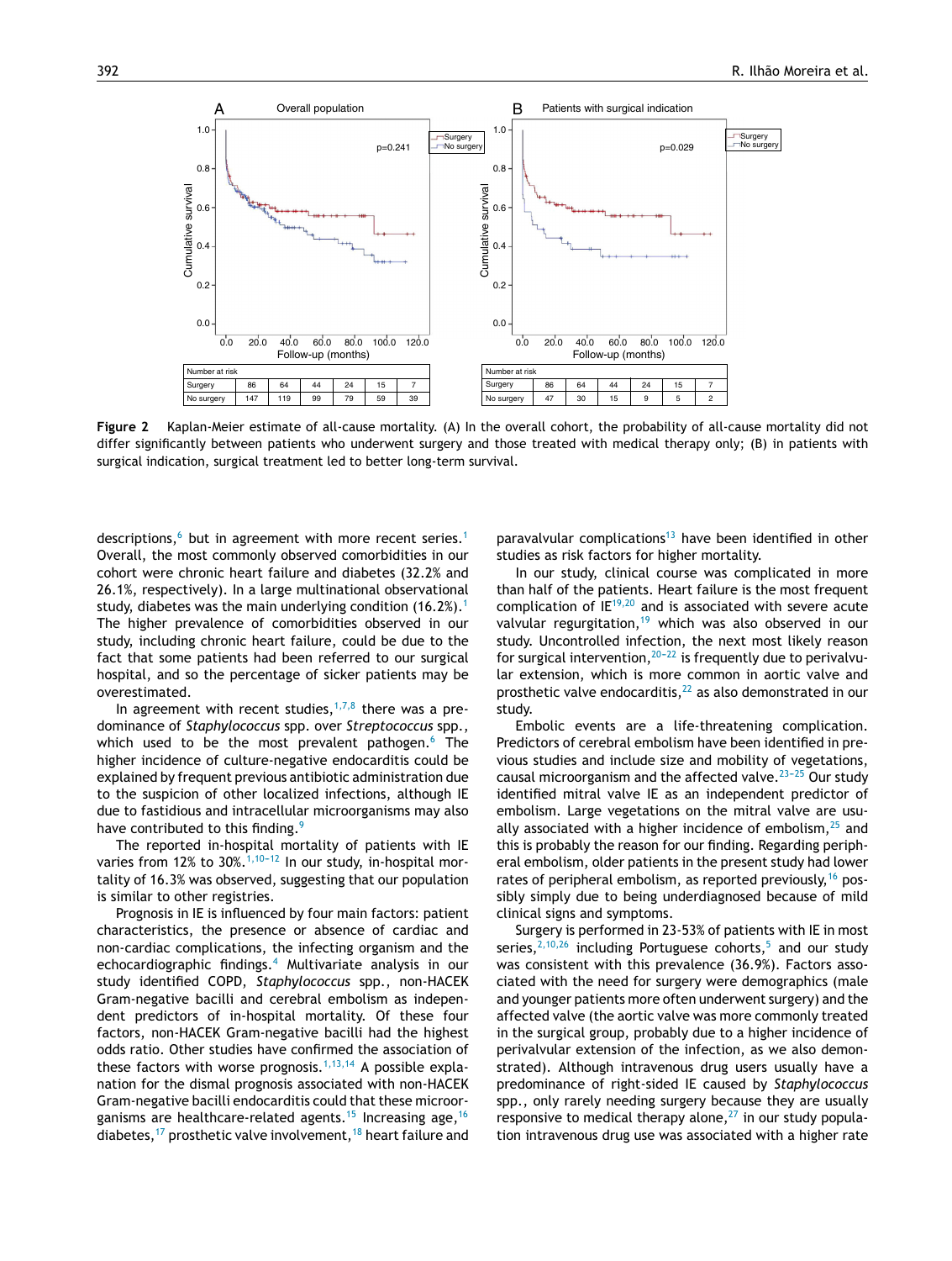<span id="page-6-0"></span>of surgical therapy. This probably results from the fact that we are a surgical center and most cases that are indicated for surgery are referred to us. Also, there has recently been an increase in left-sided IE in intravenous drug users.  $28$ 

Some echocardiographic findings and complications such as acute severe valvular regurgitation and perivalvular extension were also associated with surgical treatment. However, embolism was not more prevalent in the surgical group. Embolism is usually more frequent in the first two weeks of therapy and less so thereafter.<sup>[29](#page-7-0)</sup> Although surgery is not contraindicated in IE complicated by embolism, including ischemic stroke unless the neurological prognosis is judged too poor, $29-31$  the optimal timing remains controversial because of the risk of recurrent embolism and the hemorrhagic risk associated with surgery.<sup>[29](#page-7-0)</sup>

Some studies appear to question the importance of surgery in IE patients, as they found no survival benefit. However, in the International Collaboration on Endocarditis-Prospective Cohort Study of 1552 patients with native valve  $IE<sub>32</sub>$  $IE<sub>32</sub>$  $IE<sub>32</sub>$  surgery during the index hospitalization was associated with a significant reduction in in-hospital mortality (12.1% vs. 20.7%, p<0.001). After propensity matching and adjustment for survival bias, the survival benefit of surgery remained (absolute risk reduction of 5.9%), especially in patients with complications.<sup>[32](#page-7-0)</sup> Furthermore, a meta-analysis by Head et al. $33$  demonstrated a highly significant benefit of surgery (p=0.0008). In our cohort we found no significant difference in mortality between patients who had valve surgery and those who did not in the overall population, but in patients with surgical indication according to the guidelines, mortality was significantly lower in those who underwent surgery (15.5% vs. 32.6%, p=0.028). This shows that surgery by itself is not associated with higher mortality, and the fact that overall mortality was better appears to indicate a prognostic benefit of surgery when performed in selected patients.

Regarding surgical timing, we also found no increase in mortality in patients who underwent early vs. late surgery. In a prospective randomized study by Kang et al. on patients with left-sided IE, severe valve disease and large vegetations, there was no difference in survival at six months between those who underwent early surgery (within 48 hours after randomization) or after, but those operated early had significantly lower rates of the composite endpoint of death from any cause, embolic events, or recurrence of IE at six months (hazard ratio 0.08, CI 0.01-0.65; p=0.02).<sup>[34](#page-7-0)</sup>

## **Study limitations**

Our study has some limitations. First, it was a retrospective observational study, and therefore information was limited to medical records and important data may have been incomplete. This study reported findings of a single tertiary referral center, which limits generalization of the results. Finally, since some cases came from other hospital centers, the percentage of complicated cases may be overestimated, and some patients (4.7%) were lost to follow-up because of transfer to their hospitals of origin.

However, this study involves an analysis of a significant number of patients and enables some interesting conclusions to be drawn.

#### **Conclusion**

The results of the present study help to identify IE patients who are at increased risk of worse outcome. We identified COPD, clinical course complicated by cerebral embolism and IE due to *Staphylococcus* spp. and non-HACEK Gram-negative bacilli as independent predictors of in-hospital mortality. More than half of the patients presented complicated IE, and predictive factors for each complication were analyzed. Surgery was performed in more than one third of patients and in patients with surgical indication it was associated with improved long-term survival.

Rapid identification of patients with IE at higher risk of mortality may offer the opportunity to change the course of the disease and improve prognosis.

# **Conflicts of interest**

The authors have no conflicts of interest to declare.

# **Appendix A. Supplementary material**

Supplementary material associated with this article can be found in the online version at [doi:10.1016/j.repc.2017.08.007.](http://dx.doi.org/10.1016/j.repc.2017.08.007)

# **References**

- 1. [Murdoch](http://refhub.elsevier.com/S0870-2551(17)30053-7/sbref0175) [DR,](http://refhub.elsevier.com/S0870-2551(17)30053-7/sbref0175) [Corey](http://refhub.elsevier.com/S0870-2551(17)30053-7/sbref0175) [GR,](http://refhub.elsevier.com/S0870-2551(17)30053-7/sbref0175) [Hoen](http://refhub.elsevier.com/S0870-2551(17)30053-7/sbref0175) [B,](http://refhub.elsevier.com/S0870-2551(17)30053-7/sbref0175) [et](http://refhub.elsevier.com/S0870-2551(17)30053-7/sbref0175) [al.](http://refhub.elsevier.com/S0870-2551(17)30053-7/sbref0175) [Clinical](http://refhub.elsevier.com/S0870-2551(17)30053-7/sbref0175) [presenta](http://refhub.elsevier.com/S0870-2551(17)30053-7/sbref0175)[tion,](http://refhub.elsevier.com/S0870-2551(17)30053-7/sbref0175) [etiology,](http://refhub.elsevier.com/S0870-2551(17)30053-7/sbref0175) [and](http://refhub.elsevier.com/S0870-2551(17)30053-7/sbref0175) [outcome](http://refhub.elsevier.com/S0870-2551(17)30053-7/sbref0175) [of](http://refhub.elsevier.com/S0870-2551(17)30053-7/sbref0175) [infective](http://refhub.elsevier.com/S0870-2551(17)30053-7/sbref0175) [endocarditis](http://refhub.elsevier.com/S0870-2551(17)30053-7/sbref0175) [in](http://refhub.elsevier.com/S0870-2551(17)30053-7/sbref0175) [the](http://refhub.elsevier.com/S0870-2551(17)30053-7/sbref0175) [21st](http://refhub.elsevier.com/S0870-2551(17)30053-7/sbref0175) [century:](http://refhub.elsevier.com/S0870-2551(17)30053-7/sbref0175) [the](http://refhub.elsevier.com/S0870-2551(17)30053-7/sbref0175) [International](http://refhub.elsevier.com/S0870-2551(17)30053-7/sbref0175) [Collaboration](http://refhub.elsevier.com/S0870-2551(17)30053-7/sbref0175) [on](http://refhub.elsevier.com/S0870-2551(17)30053-7/sbref0175) [Endocarditis-](http://refhub.elsevier.com/S0870-2551(17)30053-7/sbref0175)[Prospective](http://refhub.elsevier.com/S0870-2551(17)30053-7/sbref0175) [Cohort](http://refhub.elsevier.com/S0870-2551(17)30053-7/sbref0175) [Study.](http://refhub.elsevier.com/S0870-2551(17)30053-7/sbref0175) [Arch](http://refhub.elsevier.com/S0870-2551(17)30053-7/sbref0175) [Intern](http://refhub.elsevier.com/S0870-2551(17)30053-7/sbref0175) [Med.](http://refhub.elsevier.com/S0870-2551(17)30053-7/sbref0175) 2009;169:463-73.
- 2. [Prendergast](http://refhub.elsevier.com/S0870-2551(17)30053-7/sbref0180) [BD,](http://refhub.elsevier.com/S0870-2551(17)30053-7/sbref0180) [Tornos](http://refhub.elsevier.com/S0870-2551(17)30053-7/sbref0180) [P.](http://refhub.elsevier.com/S0870-2551(17)30053-7/sbref0180) [Surgery](http://refhub.elsevier.com/S0870-2551(17)30053-7/sbref0180) [for](http://refhub.elsevier.com/S0870-2551(17)30053-7/sbref0180) [infective](http://refhub.elsevier.com/S0870-2551(17)30053-7/sbref0180) [endocarditis:](http://refhub.elsevier.com/S0870-2551(17)30053-7/sbref0180) [who](http://refhub.elsevier.com/S0870-2551(17)30053-7/sbref0180) [and](http://refhub.elsevier.com/S0870-2551(17)30053-7/sbref0180) [when?](http://refhub.elsevier.com/S0870-2551(17)30053-7/sbref0180) [Circulation.](http://refhub.elsevier.com/S0870-2551(17)30053-7/sbref0180) 2010;121:1141-52.
- 3. [Li](http://refhub.elsevier.com/S0870-2551(17)30053-7/sbref0185) [JS,](http://refhub.elsevier.com/S0870-2551(17)30053-7/sbref0185) [Sexton](http://refhub.elsevier.com/S0870-2551(17)30053-7/sbref0185) [DJ,](http://refhub.elsevier.com/S0870-2551(17)30053-7/sbref0185) [Mick](http://refhub.elsevier.com/S0870-2551(17)30053-7/sbref0185) [N,](http://refhub.elsevier.com/S0870-2551(17)30053-7/sbref0185) [et](http://refhub.elsevier.com/S0870-2551(17)30053-7/sbref0185) [al.](http://refhub.elsevier.com/S0870-2551(17)30053-7/sbref0185) [Proposed](http://refhub.elsevier.com/S0870-2551(17)30053-7/sbref0185) [modifications](http://refhub.elsevier.com/S0870-2551(17)30053-7/sbref0185) [to](http://refhub.elsevier.com/S0870-2551(17)30053-7/sbref0185) [the](http://refhub.elsevier.com/S0870-2551(17)30053-7/sbref0185) [Duke](http://refhub.elsevier.com/S0870-2551(17)30053-7/sbref0185) [criteria](http://refhub.elsevier.com/S0870-2551(17)30053-7/sbref0185) [for](http://refhub.elsevier.com/S0870-2551(17)30053-7/sbref0185) [the](http://refhub.elsevier.com/S0870-2551(17)30053-7/sbref0185) [diagnosis](http://refhub.elsevier.com/S0870-2551(17)30053-7/sbref0185) [of](http://refhub.elsevier.com/S0870-2551(17)30053-7/sbref0185) [infective](http://refhub.elsevier.com/S0870-2551(17)30053-7/sbref0185) [endocarditis.](http://refhub.elsevier.com/S0870-2551(17)30053-7/sbref0185) [Clin](http://refhub.elsevier.com/S0870-2551(17)30053-7/sbref0185) [Infect](http://refhub.elsevier.com/S0870-2551(17)30053-7/sbref0185) [Dis.](http://refhub.elsevier.com/S0870-2551(17)30053-7/sbref0185) 2000;30(4):633-8.
- 4. [Habib](http://refhub.elsevier.com/S0870-2551(17)30053-7/sbref0190) [G,](http://refhub.elsevier.com/S0870-2551(17)30053-7/sbref0190) [Lancellotti](http://refhub.elsevier.com/S0870-2551(17)30053-7/sbref0190) [P,](http://refhub.elsevier.com/S0870-2551(17)30053-7/sbref0190) [Antunes](http://refhub.elsevier.com/S0870-2551(17)30053-7/sbref0190) [MJ,](http://refhub.elsevier.com/S0870-2551(17)30053-7/sbref0190) [et](http://refhub.elsevier.com/S0870-2551(17)30053-7/sbref0190) [al.](http://refhub.elsevier.com/S0870-2551(17)30053-7/sbref0190) [2015](http://refhub.elsevier.com/S0870-2551(17)30053-7/sbref0190) [ESC](http://refhub.elsevier.com/S0870-2551(17)30053-7/sbref0190) [Guidelines](http://refhub.elsevier.com/S0870-2551(17)30053-7/sbref0190) [for](http://refhub.elsevier.com/S0870-2551(17)30053-7/sbref0190) [the](http://refhub.elsevier.com/S0870-2551(17)30053-7/sbref0190) [management](http://refhub.elsevier.com/S0870-2551(17)30053-7/sbref0190) [of](http://refhub.elsevier.com/S0870-2551(17)30053-7/sbref0190) [infective](http://refhub.elsevier.com/S0870-2551(17)30053-7/sbref0190) [endocarditis.](http://refhub.elsevier.com/S0870-2551(17)30053-7/sbref0190) [Eur](http://refhub.elsevier.com/S0870-2551(17)30053-7/sbref0190) [Heart](http://refhub.elsevier.com/S0870-2551(17)30053-7/sbref0190) [J.](http://refhub.elsevier.com/S0870-2551(17)30053-7/sbref0190) 2015;36:3075-123.
- 5. [Ferreira](http://refhub.elsevier.com/S0870-2551(17)30053-7/sbref0195) [JP,](http://refhub.elsevier.com/S0870-2551(17)30053-7/sbref0195) [Gomes](http://refhub.elsevier.com/S0870-2551(17)30053-7/sbref0195) [F,](http://refhub.elsevier.com/S0870-2551(17)30053-7/sbref0195) [Rodrigues](http://refhub.elsevier.com/S0870-2551(17)30053-7/sbref0195) [P,](http://refhub.elsevier.com/S0870-2551(17)30053-7/sbref0195) [et](http://refhub.elsevier.com/S0870-2551(17)30053-7/sbref0195) [al.](http://refhub.elsevier.com/S0870-2551(17)30053-7/sbref0195) [Left-sided](http://refhub.elsevier.com/S0870-2551(17)30053-7/sbref0195) [infective](http://refhub.elsevier.com/S0870-2551(17)30053-7/sbref0195) [endocarditis:](http://refhub.elsevier.com/S0870-2551(17)30053-7/sbref0195) [analysis](http://refhub.elsevier.com/S0870-2551(17)30053-7/sbref0195) [of](http://refhub.elsevier.com/S0870-2551(17)30053-7/sbref0195) [in-hospital](http://refhub.elsevier.com/S0870-2551(17)30053-7/sbref0195) [and](http://refhub.elsevier.com/S0870-2551(17)30053-7/sbref0195) [medium-term](http://refhub.elsevier.com/S0870-2551(17)30053-7/sbref0195) [outcome](http://refhub.elsevier.com/S0870-2551(17)30053-7/sbref0195) [and](http://refhub.elsevier.com/S0870-2551(17)30053-7/sbref0195) [predictors](http://refhub.elsevier.com/S0870-2551(17)30053-7/sbref0195) [of](http://refhub.elsevier.com/S0870-2551(17)30053-7/sbref0195) [mortality.](http://refhub.elsevier.com/S0870-2551(17)30053-7/sbref0195) [Rev](http://refhub.elsevier.com/S0870-2551(17)30053-7/sbref0195) [Port](http://refhub.elsevier.com/S0870-2551(17)30053-7/sbref0195) [Cardiol.](http://refhub.elsevier.com/S0870-2551(17)30053-7/sbref0195) 2013;32:777-84.
- 6. [Hoen](http://refhub.elsevier.com/S0870-2551(17)30053-7/sbref0200) [B,](http://refhub.elsevier.com/S0870-2551(17)30053-7/sbref0200) [Alla](http://refhub.elsevier.com/S0870-2551(17)30053-7/sbref0200) [F,](http://refhub.elsevier.com/S0870-2551(17)30053-7/sbref0200) [Selton-Suty](http://refhub.elsevier.com/S0870-2551(17)30053-7/sbref0200) [C,](http://refhub.elsevier.com/S0870-2551(17)30053-7/sbref0200) [et](http://refhub.elsevier.com/S0870-2551(17)30053-7/sbref0200) [al.](http://refhub.elsevier.com/S0870-2551(17)30053-7/sbref0200) [Changing](http://refhub.elsevier.com/S0870-2551(17)30053-7/sbref0200) [profile](http://refhub.elsevier.com/S0870-2551(17)30053-7/sbref0200) [of](http://refhub.elsevier.com/S0870-2551(17)30053-7/sbref0200) [infec](http://refhub.elsevier.com/S0870-2551(17)30053-7/sbref0200)[tive](http://refhub.elsevier.com/S0870-2551(17)30053-7/sbref0200) [endocarditis:](http://refhub.elsevier.com/S0870-2551(17)30053-7/sbref0200) [results](http://refhub.elsevier.com/S0870-2551(17)30053-7/sbref0200) [of](http://refhub.elsevier.com/S0870-2551(17)30053-7/sbref0200) [a](http://refhub.elsevier.com/S0870-2551(17)30053-7/sbref0200) [1-year](http://refhub.elsevier.com/S0870-2551(17)30053-7/sbref0200) [survey](http://refhub.elsevier.com/S0870-2551(17)30053-7/sbref0200) [in](http://refhub.elsevier.com/S0870-2551(17)30053-7/sbref0200) [France.](http://refhub.elsevier.com/S0870-2551(17)30053-7/sbref0200) [JAMA.](http://refhub.elsevier.com/S0870-2551(17)30053-7/sbref0200) 2002:288:75[-81.](http://refhub.elsevier.com/S0870-2551(17)30053-7/sbref0200)
- 7. Muñoz [P,](http://refhub.elsevier.com/S0870-2551(17)30053-7/sbref0205) [Kestler](http://refhub.elsevier.com/S0870-2551(17)30053-7/sbref0205) [M,](http://refhub.elsevier.com/S0870-2551(17)30053-7/sbref0205) [De](http://refhub.elsevier.com/S0870-2551(17)30053-7/sbref0205) [Alarcon](http://refhub.elsevier.com/S0870-2551(17)30053-7/sbref0205) [A,](http://refhub.elsevier.com/S0870-2551(17)30053-7/sbref0205) [et](http://refhub.elsevier.com/S0870-2551(17)30053-7/sbref0205) [al.](http://refhub.elsevier.com/S0870-2551(17)30053-7/sbref0205) [Current](http://refhub.elsevier.com/S0870-2551(17)30053-7/sbref0205) [epidemiology](http://refhub.elsevier.com/S0870-2551(17)30053-7/sbref0205) [and](http://refhub.elsevier.com/S0870-2551(17)30053-7/sbref0205) [outcome](http://refhub.elsevier.com/S0870-2551(17)30053-7/sbref0205) [of](http://refhub.elsevier.com/S0870-2551(17)30053-7/sbref0205) [infective](http://refhub.elsevier.com/S0870-2551(17)30053-7/sbref0205) [endocarditis:](http://refhub.elsevier.com/S0870-2551(17)30053-7/sbref0205) [a](http://refhub.elsevier.com/S0870-2551(17)30053-7/sbref0205) [multicenter,](http://refhub.elsevier.com/S0870-2551(17)30053-7/sbref0205) [prospec](http://refhub.elsevier.com/S0870-2551(17)30053-7/sbref0205)[tive,](http://refhub.elsevier.com/S0870-2551(17)30053-7/sbref0205) [cohort](http://refhub.elsevier.com/S0870-2551(17)30053-7/sbref0205) [study.](http://refhub.elsevier.com/S0870-2551(17)30053-7/sbref0205) [Medicine](http://refhub.elsevier.com/S0870-2551(17)30053-7/sbref0205) [\(Baltimore\).](http://refhub.elsevier.com/S0870-2551(17)30053-7/sbref0205) [2015;94:e1816.](http://refhub.elsevier.com/S0870-2551(17)30053-7/sbref0205)
- 8. [Moing](http://refhub.elsevier.com/S0870-2551(17)30053-7/sbref0210) [VLe,](http://refhub.elsevier.com/S0870-2551(17)30053-7/sbref0210) [Doco-lecompte](http://refhub.elsevier.com/S0870-2551(17)30053-7/sbref0210) [T,](http://refhub.elsevier.com/S0870-2551(17)30053-7/sbref0210) [Chirouze](http://refhub.elsevier.com/S0870-2551(17)30053-7/sbref0210) [C,](http://refhub.elsevier.com/S0870-2551(17)30053-7/sbref0210) [et](http://refhub.elsevier.com/S0870-2551(17)30053-7/sbref0210) [al.](http://refhub.elsevier.com/S0870-2551(17)30053-7/sbref0210) [Preeminence](http://refhub.elsevier.com/S0870-2551(17)30053-7/sbref0210) [of](http://refhub.elsevier.com/S0870-2551(17)30053-7/sbref0210) *[Staphylococcus](http://refhub.elsevier.com/S0870-2551(17)30053-7/sbref0210) [aureus](http://refhub.elsevier.com/S0870-2551(17)30053-7/sbref0210)* [in](http://refhub.elsevier.com/S0870-2551(17)30053-7/sbref0210) [infective](http://refhub.elsevier.com/S0870-2551(17)30053-7/sbref0210) [endocarditis:](http://refhub.elsevier.com/S0870-2551(17)30053-7/sbref0210) [a](http://refhub.elsevier.com/S0870-2551(17)30053-7/sbref0210) [1-year](http://refhub.elsevier.com/S0870-2551(17)30053-7/sbref0210) [population-based](http://refhub.elsevier.com/S0870-2551(17)30053-7/sbref0210) [survey.](http://refhub.elsevier.com/S0870-2551(17)30053-7/sbref0210) [Clin](http://refhub.elsevier.com/S0870-2551(17)30053-7/sbref0210) [Infect](http://refhub.elsevier.com/S0870-2551(17)30053-7/sbref0210) [Dis.](http://refhub.elsevier.com/S0870-2551(17)30053-7/sbref0210) [2012;54:1230-](http://refhub.elsevier.com/S0870-2551(17)30053-7/sbref0210)[9.](http://refhub.elsevier.com/S0870-2551(17)30053-7/sbref0210)
- 9. [Fournier](http://refhub.elsevier.com/S0870-2551(17)30053-7/sbref0215) [P-E,](http://refhub.elsevier.com/S0870-2551(17)30053-7/sbref0215) [Thuny](http://refhub.elsevier.com/S0870-2551(17)30053-7/sbref0215) [F,](http://refhub.elsevier.com/S0870-2551(17)30053-7/sbref0215) [Richet](http://refhub.elsevier.com/S0870-2551(17)30053-7/sbref0215) [H,](http://refhub.elsevier.com/S0870-2551(17)30053-7/sbref0215) [et](http://refhub.elsevier.com/S0870-2551(17)30053-7/sbref0215) [al.](http://refhub.elsevier.com/S0870-2551(17)30053-7/sbref0215) [Comprehensive](http://refhub.elsevier.com/S0870-2551(17)30053-7/sbref0215) [diagnostic](http://refhub.elsevier.com/S0870-2551(17)30053-7/sbref0215) [strategy](http://refhub.elsevier.com/S0870-2551(17)30053-7/sbref0215) [for](http://refhub.elsevier.com/S0870-2551(17)30053-7/sbref0215) [blood](http://refhub.elsevier.com/S0870-2551(17)30053-7/sbref0215) [culture-negative](http://refhub.elsevier.com/S0870-2551(17)30053-7/sbref0215) [endocarditis:](http://refhub.elsevier.com/S0870-2551(17)30053-7/sbref0215) [a](http://refhub.elsevier.com/S0870-2551(17)30053-7/sbref0215) [prospective](http://refhub.elsevier.com/S0870-2551(17)30053-7/sbref0215) [study](http://refhub.elsevier.com/S0870-2551(17)30053-7/sbref0215) [of](http://refhub.elsevier.com/S0870-2551(17)30053-7/sbref0215) [819](http://refhub.elsevier.com/S0870-2551(17)30053-7/sbref0215) [new](http://refhub.elsevier.com/S0870-2551(17)30053-7/sbref0215) [cases.](http://refhub.elsevier.com/S0870-2551(17)30053-7/sbref0215) [Clin](http://refhub.elsevier.com/S0870-2551(17)30053-7/sbref0215) [Infect](http://refhub.elsevier.com/S0870-2551(17)30053-7/sbref0215) [Dis.](http://refhub.elsevier.com/S0870-2551(17)30053-7/sbref0215) 2010;51:131-40.
- 10. [Tornos](http://refhub.elsevier.com/S0870-2551(17)30053-7/sbref0220) [P,](http://refhub.elsevier.com/S0870-2551(17)30053-7/sbref0220) [Iung](http://refhub.elsevier.com/S0870-2551(17)30053-7/sbref0220) [B,](http://refhub.elsevier.com/S0870-2551(17)30053-7/sbref0220) [Permanyer-Miralda](http://refhub.elsevier.com/S0870-2551(17)30053-7/sbref0220) [G,](http://refhub.elsevier.com/S0870-2551(17)30053-7/sbref0220) [et](http://refhub.elsevier.com/S0870-2551(17)30053-7/sbref0220) [al.](http://refhub.elsevier.com/S0870-2551(17)30053-7/sbref0220) [Infective](http://refhub.elsevier.com/S0870-2551(17)30053-7/sbref0220) [endo](http://refhub.elsevier.com/S0870-2551(17)30053-7/sbref0220)[carditis](http://refhub.elsevier.com/S0870-2551(17)30053-7/sbref0220) [in](http://refhub.elsevier.com/S0870-2551(17)30053-7/sbref0220) [Europe:](http://refhub.elsevier.com/S0870-2551(17)30053-7/sbref0220) [lessons](http://refhub.elsevier.com/S0870-2551(17)30053-7/sbref0220) [from](http://refhub.elsevier.com/S0870-2551(17)30053-7/sbref0220) [the](http://refhub.elsevier.com/S0870-2551(17)30053-7/sbref0220) [Euro](http://refhub.elsevier.com/S0870-2551(17)30053-7/sbref0220) [heart](http://refhub.elsevier.com/S0870-2551(17)30053-7/sbref0220) [survey.](http://refhub.elsevier.com/S0870-2551(17)30053-7/sbref0220) [Heart.](http://refhub.elsevier.com/S0870-2551(17)30053-7/sbref0220) 2005;91:571-5.
- 11. [Delahaye](http://refhub.elsevier.com/S0870-2551(17)30053-7/sbref0225) [F,](http://refhub.elsevier.com/S0870-2551(17)30053-7/sbref0225) [Alla](http://refhub.elsevier.com/S0870-2551(17)30053-7/sbref0225) [F,](http://refhub.elsevier.com/S0870-2551(17)30053-7/sbref0225) [Béguinot](http://refhub.elsevier.com/S0870-2551(17)30053-7/sbref0225) [I,](http://refhub.elsevier.com/S0870-2551(17)30053-7/sbref0225) [et](http://refhub.elsevier.com/S0870-2551(17)30053-7/sbref0225) [al.](http://refhub.elsevier.com/S0870-2551(17)30053-7/sbref0225) [In-hospital](http://refhub.elsevier.com/S0870-2551(17)30053-7/sbref0225) [mortality](http://refhub.elsevier.com/S0870-2551(17)30053-7/sbref0225) [of](http://refhub.elsevier.com/S0870-2551(17)30053-7/sbref0225) [infective](http://refhub.elsevier.com/S0870-2551(17)30053-7/sbref0225) [endocarditis:](http://refhub.elsevier.com/S0870-2551(17)30053-7/sbref0225) [prognostic](http://refhub.elsevier.com/S0870-2551(17)30053-7/sbref0225) [factors](http://refhub.elsevier.com/S0870-2551(17)30053-7/sbref0225) [and](http://refhub.elsevier.com/S0870-2551(17)30053-7/sbref0225) [evolution](http://refhub.elsevier.com/S0870-2551(17)30053-7/sbref0225) [over](http://refhub.elsevier.com/S0870-2551(17)30053-7/sbref0225) [an](http://refhub.elsevier.com/S0870-2551(17)30053-7/sbref0225) [8-year](http://refhub.elsevier.com/S0870-2551(17)30053-7/sbref0225) [period.](http://refhub.elsevier.com/S0870-2551(17)30053-7/sbref0225) [Scand](http://refhub.elsevier.com/S0870-2551(17)30053-7/sbref0225) [J](http://refhub.elsevier.com/S0870-2551(17)30053-7/sbref0225) [Infect](http://refhub.elsevier.com/S0870-2551(17)30053-7/sbref0225) [Dis.](http://refhub.elsevier.com/S0870-2551(17)30053-7/sbref0225) 2007;39:849-57.